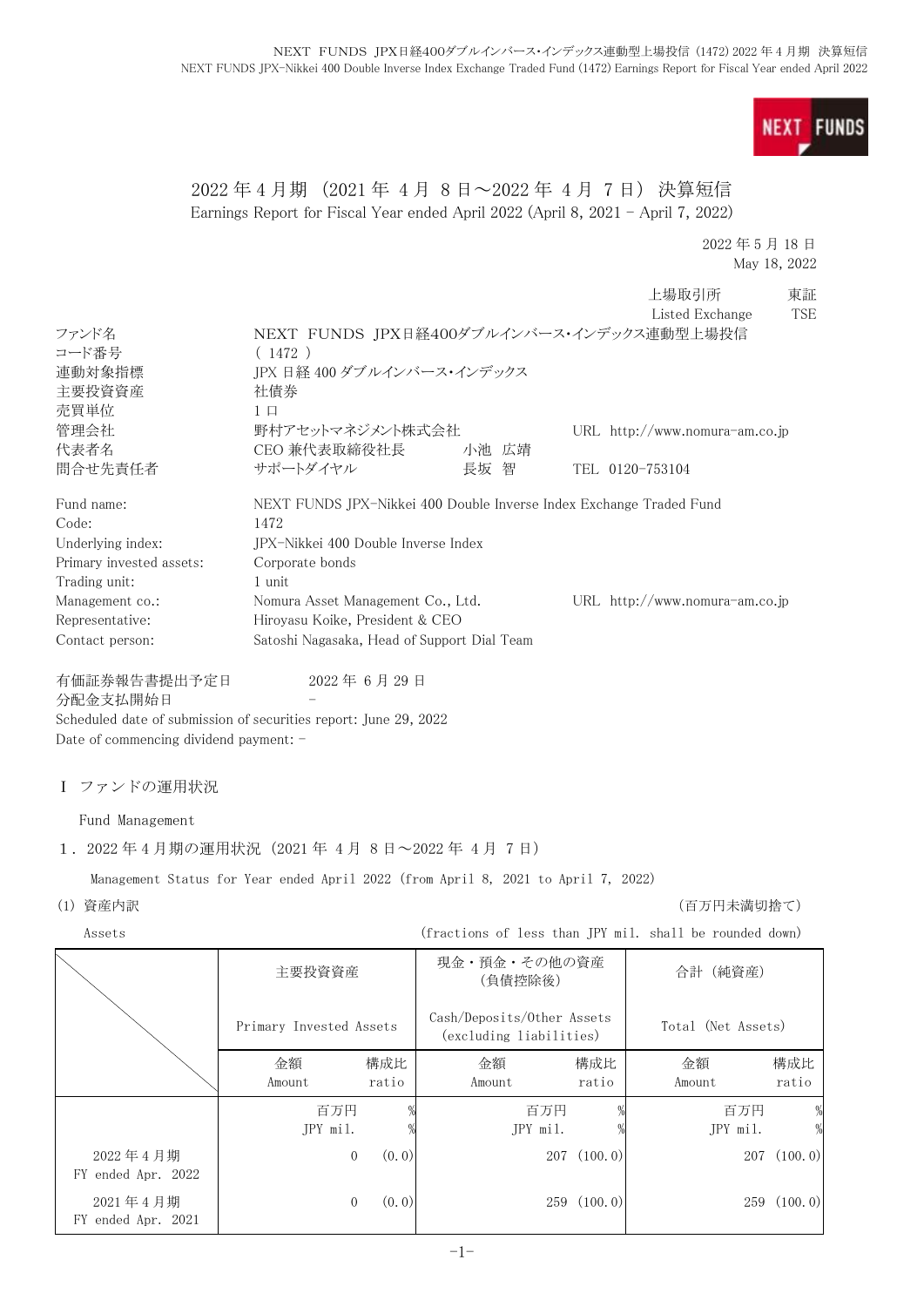## (2) 設定・解約実績 (5) アンチューティング インディング (千口未満切捨て) にっぽん (千口未満切捨て)

Creation and Redemption (fractions of less than one thousand units shall be rounded down)

|                                | 前計算期間末<br>発行済口数<br>No. of Issued Units<br>at End of Previous<br>Fiscal Period<br>$\left( $ | 設定口数<br>No. of Units Created<br>(Q) | 解約口数<br>No. of Units<br>Redeemed<br>$\left( \circledS\right)$ | 当計算期間末<br>発行済口数<br>No. of Issued Units<br>at End of Fiscal<br>Period<br>$(① + ② - ③)$ |
|--------------------------------|--------------------------------------------------------------------------------------------|-------------------------------------|---------------------------------------------------------------|---------------------------------------------------------------------------------------|
|                                | 千口<br>'000 units                                                                           | 千口<br>'000 units                    | 千口<br>'000 units                                              | 千口<br>'000 units                                                                      |
| 2022年4月期<br>FY ended Apr. 2022 | 300                                                                                        | 100                                 | 140                                                           | 260                                                                                   |
| 2021年4月期<br>FY ended Apr. 2021 | 860                                                                                        | 160                                 | 720                                                           | 300                                                                                   |

#### (3) 基準価額

Net Asset Value

|                                | 総資産<br>Total Assets<br>$\mathcal{L}(\mathbb{D})$ | 負債<br>Liabilities<br>(Q) | 純資産<br>Net Assets<br>$(③(①-②))$ | 100 口当り基準価額<br>((3) 当計算期間末発行済口数) ×100)<br>Net Asset Value per 100 units<br>$((\textcircled{3}/\text{No. of} Issued Units at End of Fiscal)$<br>Period $)\times$ 100) |
|--------------------------------|--------------------------------------------------|--------------------------|---------------------------------|----------------------------------------------------------------------------------------------------------------------------------------------------------------------|
|                                | 百万円<br>$JPY$ mil.                                | 百万円<br>$JPY$ mil.        | 百万円<br>JPY mil.                 | 円<br><b>JPY</b>                                                                                                                                                      |
| 2022年4月期<br>FY ended Apr. 2022 | 228                                              | 20                       | 207                             | 79,786                                                                                                                                                               |
| 2021年4月期<br>FY ended Apr. 2021 | 272                                              | 13                       | 259                             | 86, 475                                                                                                                                                              |

## (4) 分配金

Dividend Payment

|                                | 100 口当り分配金<br>Dividend per 100 units |
|--------------------------------|--------------------------------------|
|                                | 円<br><b>JPY</b>                      |
| 2022年4月期<br>FY ended Apr. 2022 | $\overline{0}$                       |
| 2021年4月期<br>FY ended Apr. 2021 | 0                                    |

## 2.会計方針の変更

Change in Accounting Policies

| ① 会計基準等の改正に伴う変更                                             | 無 |    |
|-------------------------------------------------------------|---|----|
| Changes accompanying revision to accounting standards, etc. |   | No |
| ② ①以外の変更                                                    | 無 |    |
| Changes other than those in (1)                             |   | Nο |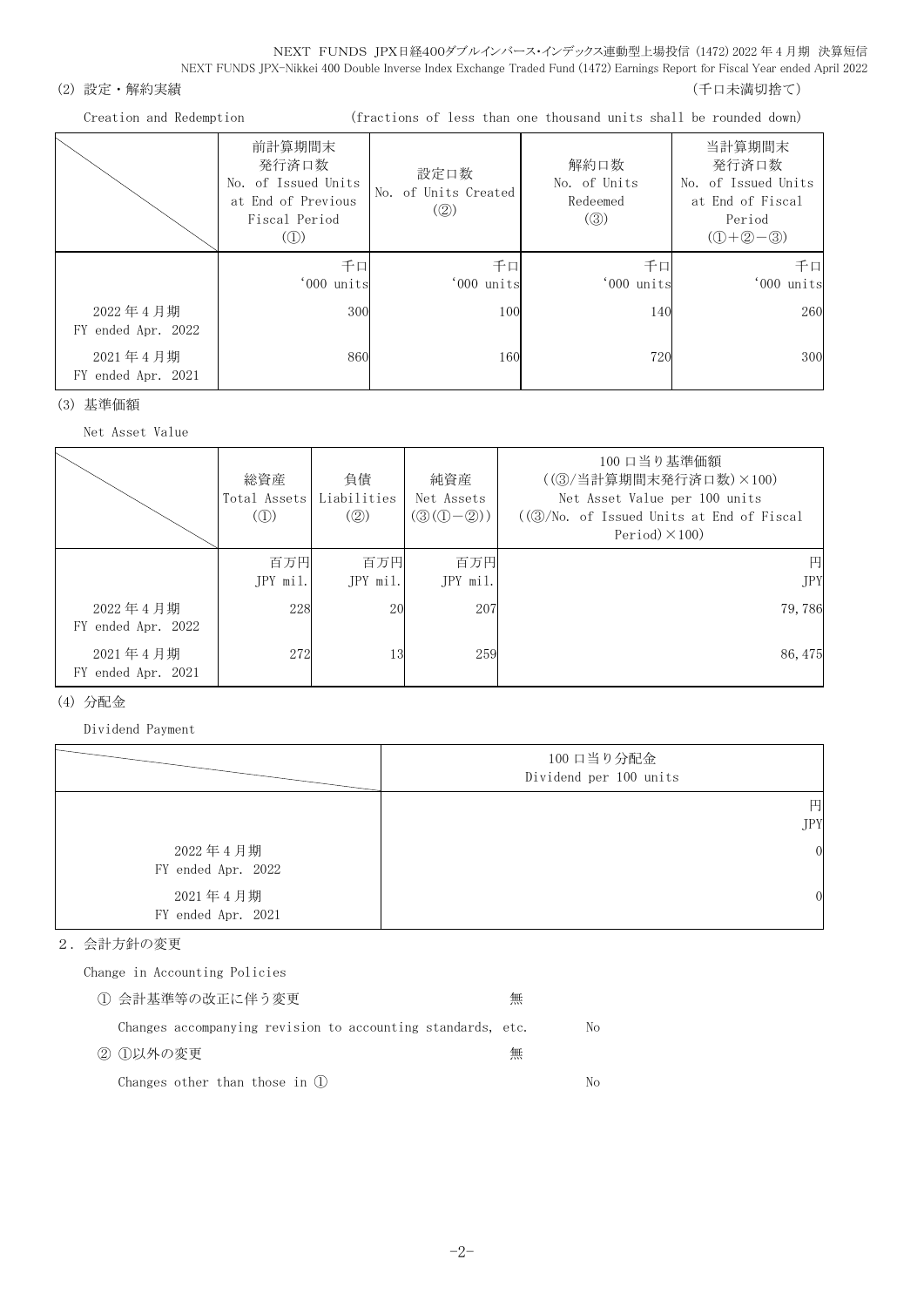# Ⅱ 財務諸表等 Financial Statements

# (1)【貸借対照表】 Balance Sheet

|                                                     |                                                                | (単位:円) (Unit:JPY)                                              |
|-----------------------------------------------------|----------------------------------------------------------------|----------------------------------------------------------------|
|                                                     | 第6期<br>(2021年4月7日現在)<br>6th Fiscal Year<br>As of April 7, 2021 | 第7期<br>(2022年4月7日現在)<br>7th Fiscal Year<br>As of April 7, 2022 |
|                                                     | 金額 Amount                                                      | 金額 Amount                                                      |
| 資産の部<br>Assets                                      |                                                                |                                                                |
| 流動資産<br>Current assets                              |                                                                |                                                                |
| コール・ローン<br>Call loans                               | 238, 784, 987                                                  | 184, 140, 884                                                  |
| 派生商品評価勘定<br>Revaluation of derivatives              | 82, 355                                                        | 3,738,430                                                      |
| 差入委託証拠金<br>Margin deposits                          | 33, 560, 501                                                   | 40, 124, 000                                                   |
| 流動資産合計<br>Total current assets                      | 272, 427, 843                                                  | 228, 003, 314                                                  |
| 資産合計<br>Total assets                                | 272, 427, 843                                                  | 228, 003, 314                                                  |
| 負債の部<br>Liabilities                                 |                                                                |                                                                |
| 流動負債<br>Current liabilities                         |                                                                |                                                                |
| 派生商品評価勘定<br>Revaluation of derivatives              | 11, 155, 686                                                   | 19, 522, 525                                                   |
| 未払金<br>Accounts payable - other                     | 156, 495                                                       |                                                                |
| 未払受託者報酬<br>Trustee fees payable                     | 94,041                                                         | 58,835                                                         |
| 未払委託者報酬<br>Investment trust management fees payable | 1, 410, 633                                                    | 882, 405                                                       |
| 未払利息<br>Accrued interest expenses                   | 94                                                             | 22                                                             |
| その他未払費用<br>Other accrued expenses                   | 184, 513                                                       | 95,064                                                         |
| 流動負債合計<br>Total current liabilities                 | 13, 001, 462                                                   | 20, 558, 851                                                   |
| 負債合計<br>Total liabilities                           | 13, 001, 462                                                   | 20, 558, 851                                                   |
| 純資産の部<br>Net assets                                 |                                                                |                                                                |
| 元本等<br>Principal and other                          |                                                                |                                                                |
| 元本<br>Principal                                     | 1, 191, 900, 000                                               | 1, 032, 980, 000                                               |
| 剰余金<br>Surplus                                      |                                                                |                                                                |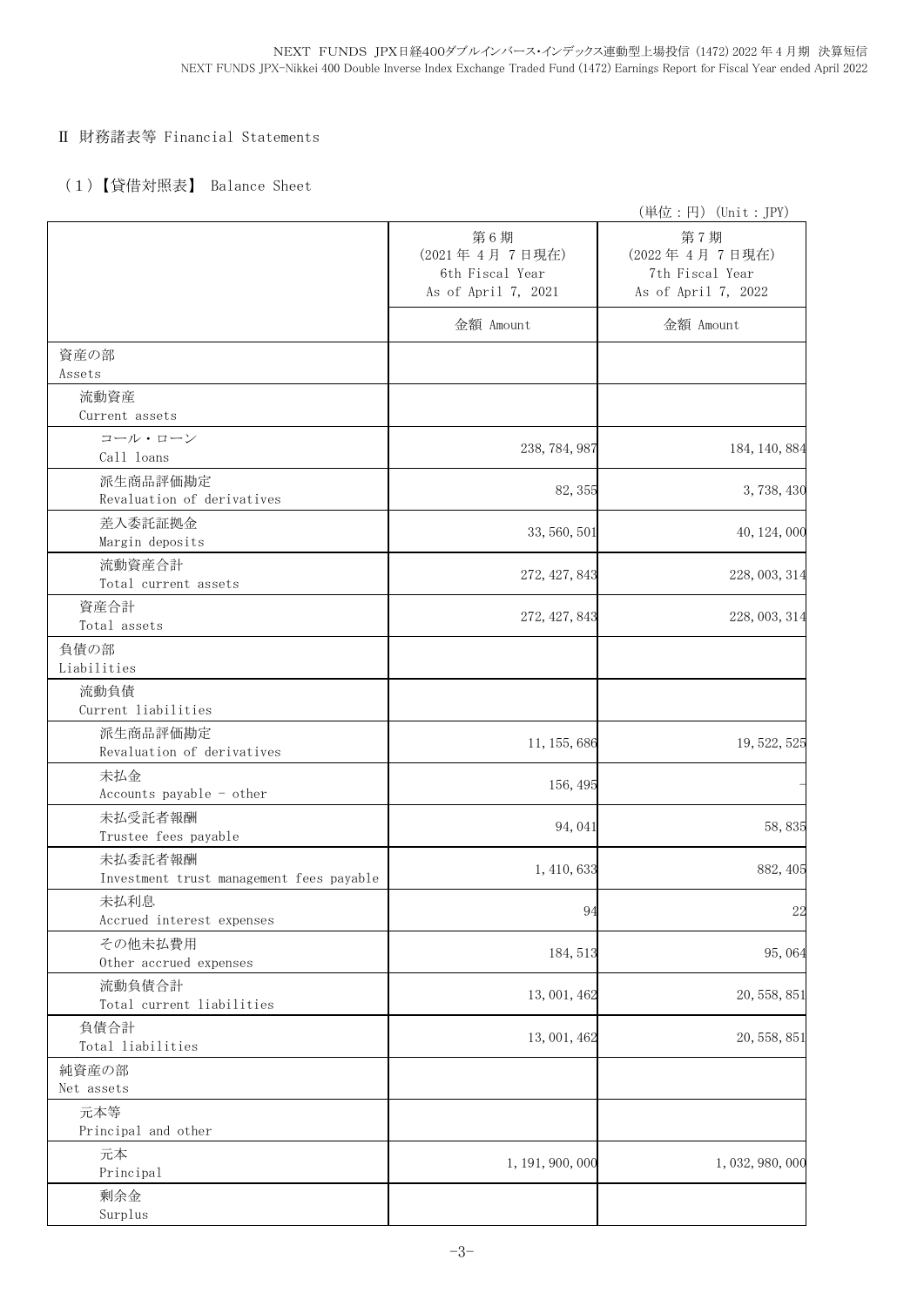| 期末剰余金又は期末欠損金 (△)<br>Surplus (deficit) at end of period | $\triangle$ 932, 473, 619 | $\triangle$ 825, 535, 537 |
|--------------------------------------------------------|---------------------------|---------------------------|
| 元本等合計<br>Total principal and other                     | 259, 426, 381             | 207, 444, 463             |
| 純資産合計<br>Total net assets                              | 259, 426, 381             | 207, 444, 463             |
| 負債純資産合計<br>Total liabilities and net assets            | 272, 427, 843             | 228, 003, 314             |

# (2)【損益及び剰余金計算書】 Statement of Income and Retained Earnings

|                                                                                                           |                                                                                                   | (単位:円)(Unit:JPY)                                                                                  |
|-----------------------------------------------------------------------------------------------------------|---------------------------------------------------------------------------------------------------|---------------------------------------------------------------------------------------------------|
|                                                                                                           | 第6期<br>2020年4月8日<br>自<br>至 2021年4月7日<br>6th Fiscal Year<br>From April 8, 2020<br>to April 7, 2021 | 第7期<br>2021年4月8日<br>目<br>至 2022年4月7日<br>7th Fiscal Year<br>From April 8, 2021<br>to April 7, 2022 |
|                                                                                                           | 金額 Amount                                                                                         | 金額 Amount                                                                                         |
| 営業収益<br>Operating revenue                                                                                 |                                                                                                   |                                                                                                   |
| 派生商品取引等損益<br>Profit and loss on dealing of derivatives                                                    | $\triangle$ 646, 522, 984                                                                         | $\triangle 3, 177, 339$                                                                           |
| 営業収益合計<br>Total operating revenue                                                                         | $\triangle$ 646, 522, 984                                                                         | $\triangle 3, 177, 339$                                                                           |
| 営業費用<br>Operating expenses                                                                                |                                                                                                   |                                                                                                   |
| 支払利息<br>Interest expenses                                                                                 | 263, 251                                                                                          | 48,629                                                                                            |
| 受託者報酬<br>Trustee fees                                                                                     | 434, 044                                                                                          | 122, 034                                                                                          |
| 委託者報酬<br>Investment trust management fees                                                                 | 6, 510, 606                                                                                       | 1,830,297                                                                                         |
| その他費用<br>Other expenses                                                                                   | 562, 001                                                                                          | 168,619                                                                                           |
| 営業費用合計<br>Total operating expenses                                                                        | 7,769,902                                                                                         | 2, 169, 579                                                                                       |
| 営業利益又は営業損失(△)<br>Operating profit (loss)                                                                  | $\triangle$ 654, 292, 886                                                                         | $\triangle$ 5, 346, 918                                                                           |
| 経常利益又は経常損失(△)<br>Ordinary profit (loss)                                                                   | $\triangle$ 654, 292, 886                                                                         | $\triangle$ 5, 346, 918                                                                           |
| 当期純利益又は当期純損失 (△)<br>Profit (loss)                                                                         | $\triangle 654, 292, 886$                                                                         | $\triangle$ 5, 346, 918                                                                           |
| 一部解約に伴う当期純利益金額の分配額又は一部解<br>約に伴う当期純損失金額の分配額 (△)<br>Distribution of profit loss from partial<br>redemptions |                                                                                                   |                                                                                                   |
| 期首剰余金又は期首欠損金 (△)<br>Surplus (deficit) at beginning of period                                              | $\triangle$ 1, 749, 867, 533                                                                      | $\triangle$ 932, 473, 619                                                                         |
| 剰余金増加額又は欠損金減少額<br>Increase in surplus or decrease in deficit                                              | 1, 908, 530, 000                                                                                  | 434, 022, 800                                                                                     |
| 当期一部解約に伴う剰余金増加額又は欠損金減<br>少額<br>Increase in surplus or decrease in deficit<br>from partial redemptions     | 1, 908, 530, 000                                                                                  | 434, 022, 800                                                                                     |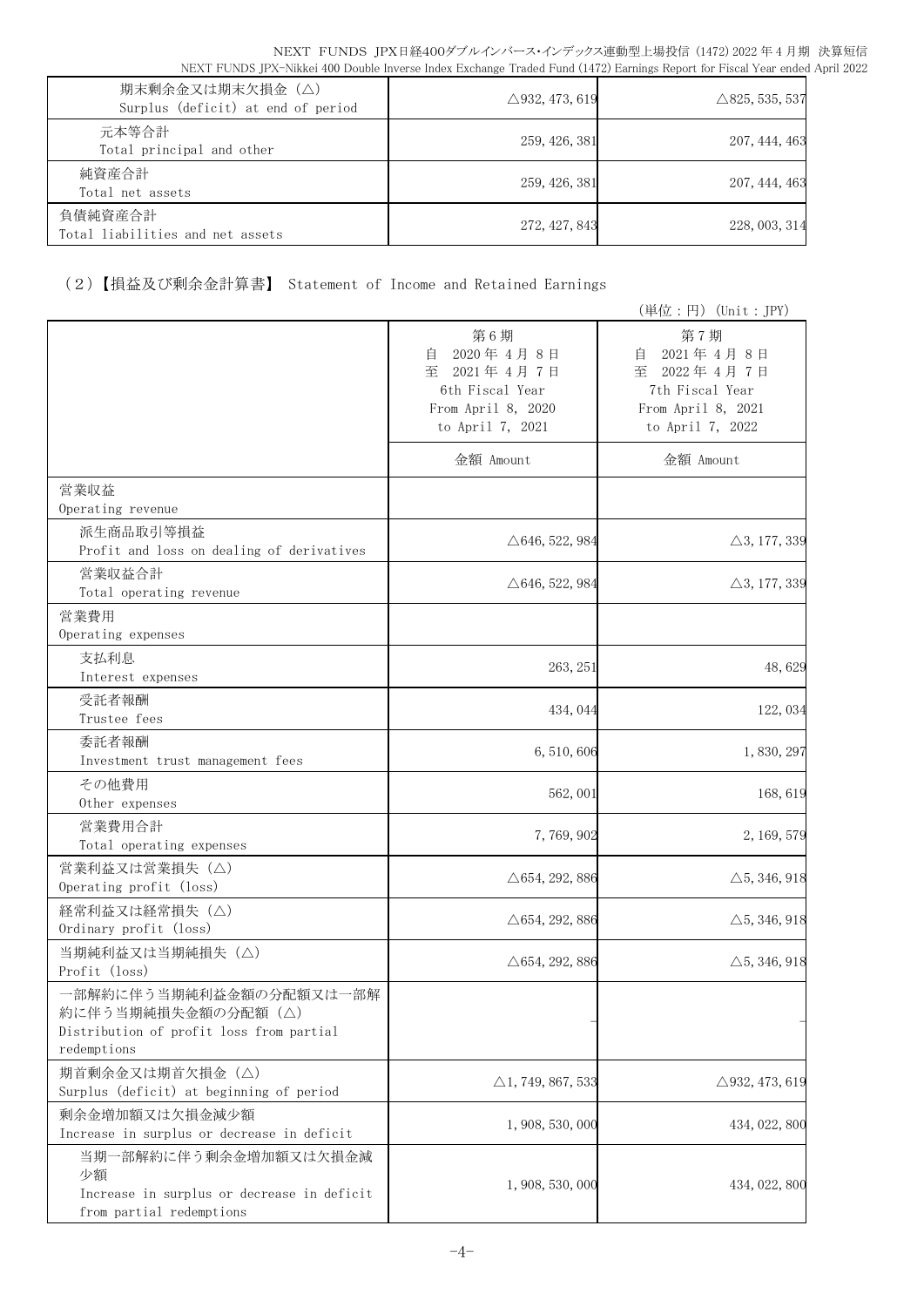| 剰余金減少額又は欠損金増加額<br>Decrease in surplus or increase in deficit                                                          | 436, 843, 200             | 321, 737, 800             |
|-----------------------------------------------------------------------------------------------------------------------|---------------------------|---------------------------|
| 当期追加信託に伴う剰余金減少額又は欠損金増<br>加額<br>Decrease in surplus or increase in deficit<br>from additional subscriptions for period | 436, 843, 200             | 321, 737, 800             |
| 分配金<br>Dividends                                                                                                      |                           |                           |
| 期末剰余金又は期末欠損金(△)<br>Surplus (deficit) at end of period                                                                 | $\triangle$ 932, 473, 619 | $\triangle$ 825, 535, 537 |

# (3)【注記表】

(重要な会計方針に係る事項に関する注記)

| 1. 運用資産の評価基準及び評価方法 | 先物取引                                                    |
|--------------------|---------------------------------------------------------|
|                    | 取引所の発表する計算日の清算値段を用いております。                               |
| 2.費用・収益の計上基準       | 派生商品取引等損益                                               |
|                    | 約定日基準で計上しております。                                         |
|                    | 3.金融商品の時価等に関する事項の補金融商品の時価の算定においては一定の前提条件等を採用しているため、異なる前 |
| 足説明                | 提条件等によった場合、当該価額が異なることもあります。                             |
|                    | また、デリバティブ取引に関する契約額等は、あくまでもデリバティブ取引におけ                   |
|                    | る名目的な契約額または計算上の想定元本であり、当該金額自体がデリバティブ取                   |
|                    | 引の市場リスクの大きさを示すものではありません。                                |
| 4. その他             | 当ファンドの計算期間は、信託約款の規定により、2021年4月8日から2022年4                |
|                    | 月7日までとなっております。                                          |

(重要な会計上の見積りに関する注記) 該当事項はありません。

## (貸借対照表に関する注記)

|    | 第6期                                      |       | 第7期                               |                       |
|----|------------------------------------------|-------|-----------------------------------|-----------------------|
|    | 2021年 4月 7日現在                            |       | 2022年4月7日現在                       |                       |
|    | 計算期間の末日における受益権の総数                        | $1$ . | 計算期間の末日における受益権の総数                 |                       |
|    | $300,000 \Box$                           |       |                                   | $260,000$ $\Box$      |
| 2. | 投資信託財産計算規則第55条の6第1項第10号に規<br>定する額        | 2.    | 投資信託財産計算規則第55条の6第1項第10号に規<br>定する額 |                       |
|    | 元本の欠損<br>932, 473, 619 円                 |       | 元本の欠損                             | 825, 535, 537 円       |
| 3. | 計算期間の末日における1単位当たりの純資産の額                  | 3.    | 計算期間の末日における1単位当たりの純資産の額           |                       |
|    | 1口当たり純資産額<br>864.75円                     |       | 1口当たり純資産額                         | 797.86円               |
|    | (100 口当たり純資産額)<br>$(86, 475 \,\boxplus)$ |       | (100 口当たり純資産額)                    | $(79, 786 \text{ H})$ |

## (損益及び剰余金計算書に関する注記)

| 第6期<br>2020年4月8日<br>自<br>至 2021年4月7日 |                      |                                 |  | 第7期<br>2021年4月8日<br>自<br>至 2022年4月7日 |                      |                            |  |
|--------------------------------------|----------------------|---------------------------------|--|--------------------------------------|----------------------|----------------------------|--|
| 1.分配金の計算過程                           |                      |                                 |  | 1. 分配金の計算過程                          |                      |                            |  |
| 項目                                   |                      |                                 |  | 項目                                   |                      |                            |  |
| 当期配当等収益額                             | А                    | $\triangle$ 263, 251 $\Box$     |  | 当期配当等収益額                             | A                    | $\triangle$ 48, 629 円      |  |
| 分配準備積立金                              | B                    | $\triangle$ 21, 995, 680 円      |  | 分配準備積立金                              | B                    | $\triangle$ 29, 765, 582 円 |  |
| 配当等収益合計額                             | $C=A+B$              | $\triangle$ 22, 258, 931 $\Box$ |  | 配当等収益合計額                             | $C=A+B$              | $\triangle$ 29, 814, 211円  |  |
| 経費                                   | D                    | 7,506,651円                      |  | 経費                                   | D                    | 2,120,950円                 |  |
| 収益分配可能額                              | $E=C-D$              | $0$ 円                           |  | 収益分配可能額                              | $E=C-D$              | 0 <sub>1</sub>             |  |
| 収益分配金                                | F                    | $0$ 円                           |  | 収益分配金                                | F                    | 0 <sub>1</sub>             |  |
| 次期繰越金(分配準備積立金)                       | $G = E - F$          | $\triangle$ 29, 765, 582 円      |  | 次期繰越金(分配準備積立金)                       | $G = E - F$          | $\triangle$ 31, 935, 161 円 |  |
| 口数                                   | H                    | $300,000 \Box$                  |  | 口数                                   | H                    | $260,000 \Box$             |  |
| 100 口当たり分配金                          | $I = F/H \times 100$ | $0$ 円                           |  | 100 口当たり分配金                          | $I = F/H \times 100$ | 0 <sub>1</sub>             |  |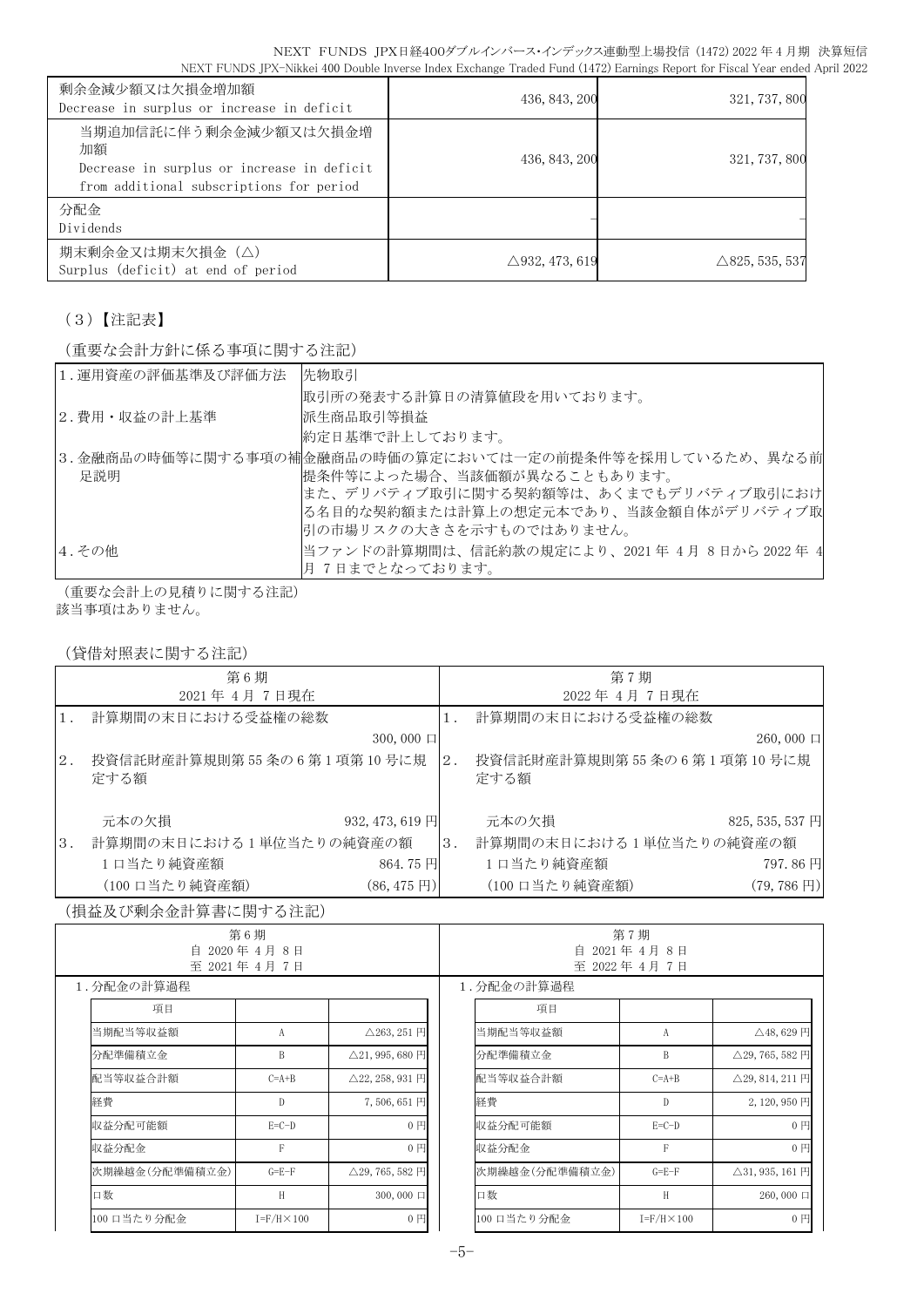NEXT FUNDS JPX日経400ダブルインバース・インデックス連動型上場投信 (1472) 2022 年 4 月期 決算短信 NEXT FUNDS JPX-Nikkei 400 Double Inverse Index Exchange Traded Fund (1472) Earnings Report for Fiscal Year ended April 2022

2.その他費用 2.その他費用 その他費用のうち 518,739 円は、対象指数についての商標使 用料であります。

その他費用のうち 146,117 円は、対象指数についての商標使 用料であります。

(金融商品に関する注記)

(1)金融商品の状況に関する事項

| 第6期                              | 第7期                      |
|----------------------------------|--------------------------|
| 自 2020年 4月 8日                    | 自 2021年 4月 8日            |
| 至 2021年 4月 7日                    | 至 2022年 4月 7日            |
| 1. 金融商品に対する取組方針                  | 1. 金融商品に対する取組方針          |
| 当ファンドは、投資信託及び投資法人に関する法律第2条第  同左  |                          |
| 4項に定める証券投資信託であり、信託約款に規定する運用      |                          |
| の基本方針に従い、有価証券等の金融商品に対して投資とし      |                          |
| で運用することを目的としております。               |                          |
| 2. 金融商品の内容及びその金融商品に係るリスク         | 2. 金融商品の内容及びその金融商品に係るリスク |
| 当ファンドが保有する金融商品の種類は、 デリバティブ取      | 同左                       |
| 引、コール・ローン等の金銭債権及び金銭債務であります。      |                          |
| これらは、株価変動リスク、金利変動リスクなどの市場リス      |                          |
| ク、信用リスク及び流動性リスクにさらされております。       |                          |
| 当ファンドは、信託財産に属する資産の効率的な運用に資す      |                          |
| ることを目的として、株価指数先物取引を行っております。      |                          |
| 当該デリバティブ取引は、対象とする株価指数等に係る価格      |                          |
| 変動リスクを有しております。                   |                          |
| 3. 金融商品に係るリスク管理体制                | 3. 金融商品に係るリスク管理体制        |
| 委託会社においては、独立した投資リスク管理に関する委員  同左  |                          |
| 会を設け、パフォーマンスの考査及び運用リスクの管理を行      |                          |
| なっております。                         |                          |
| ○市場リスクの管理                        |                          |
| 市場リスクに関しては、資産配分等の状況を常時、分析・把      |                          |
| 握し、投資方針に沿っているか等の管理を行なっておりま       |                          |
| す。                               |                          |
| ○信用リスクの管理                        |                          |
| 信用リスクに関しては、発行体や取引先の財務状況等に関す      |                          |
| る情報収集・分析を常時、継続し、格付等の信用度に応じた      |                          |
| 組入制限等の管理を行なっております。<br>○流動性リスクの管理 |                          |
| 流動性リスクに関しては、必要に応じて市場流動性の状況を      |                          |
| 把握し、取引量や組入比率等の管理を行なっております。       |                          |
|                                  |                          |

#### (2)金融商品の時価等に関する事項

| 第6期                        | 第7期               |
|----------------------------|-------------------|
| 2021年4月7日現在                | 2022年4月7日現在       |
| 1.貸借対照表計上額、時価及び差額          | 1.貸借対照表計上額、時価及び差額 |
| 貸借対照表上の金融商品は原則としてすべて時価で評価し | 同左                |
| ているため、貸借対照表計上額と時価との差額はありませ |                   |
| $\mathcal{W}_{\alpha}$     |                   |
| 2. 時価の算定方法                 | 2. 時価の算定方法        |
| 派生商品評価勘定                   | 同左                |
| デリバティブ取引については、(その他の注記) の 3 |                   |
| デリバティブ取引関係に記載しております。       |                   |
| コール・ローン等の金銭債権及び金銭債務        |                   |
| これらの科目は短期間で決済されるため、帳簿価額は時  |                   |
| 価と近似していることから、当該帳簿価額を時価としてお |                   |
| ります。                       |                   |

(関連当事者との取引に関する注記)

| 第6期                             | 第7期           |
|---------------------------------|---------------|
| 自 2020年4月8日                     | 自 2021年 4月 8日 |
| 至 2021年 4月 7日                   | 至 2022年 4月 7日 |
| 市場価格その他当該取引に係る公正な価格を勘案して、一般  同左 |               |
| の取引条件と異なる関連当事者との取引は行なわれていない     |               |
| ため、該当事項はございません。                 |               |